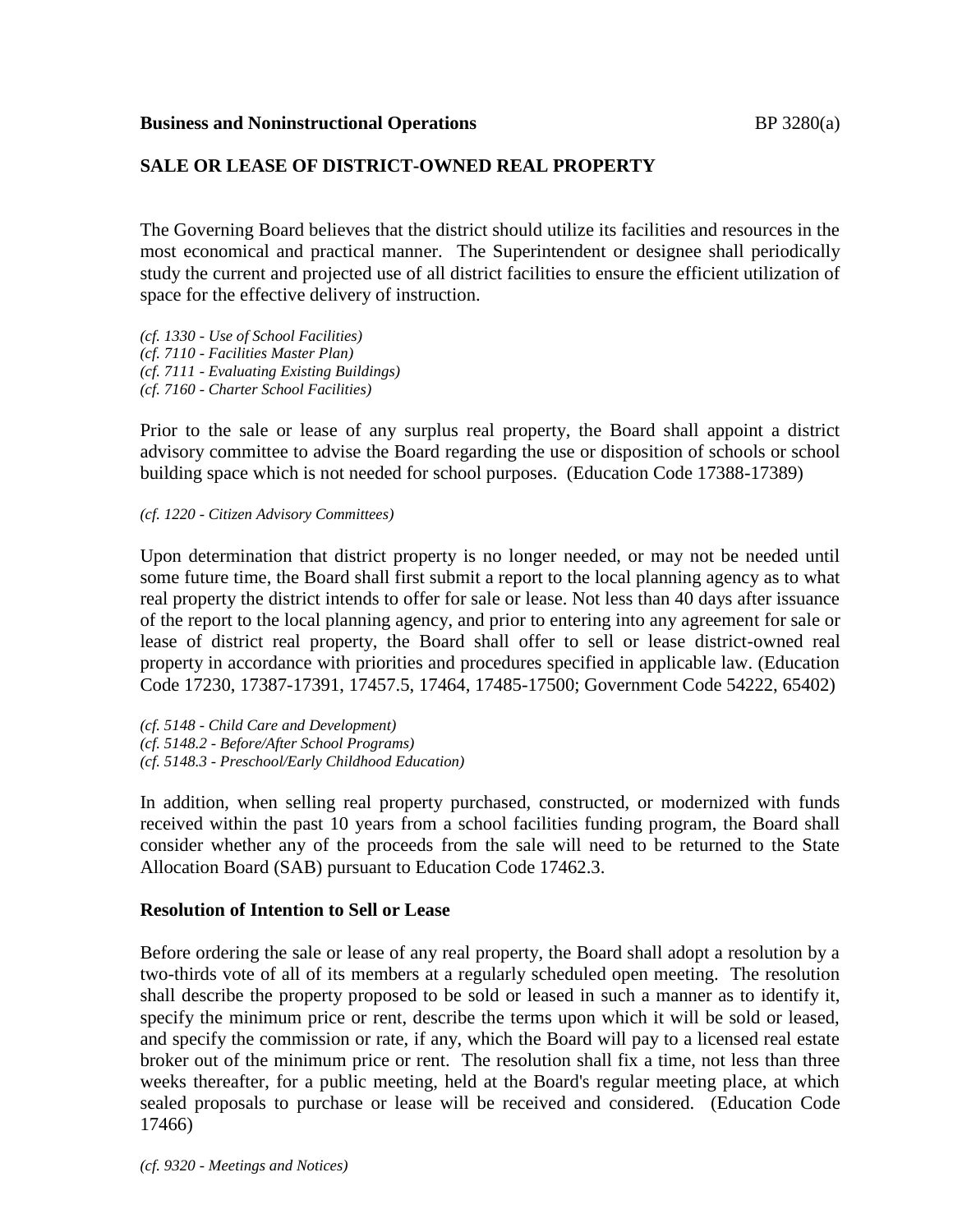#### *(cf. 9323.2 - Actions by the Board)*

The Superintendent or designee shall provide notice of the adoption of the resolution and of the time and place of the meeting that will be held to consider bids by posting copies of the resolution, signed by the Board, in three public places not less than 15 days before the date of the meeting. In addition, the notice shall be published at least once a week for three successive weeks before the meeting, in a newspaper of general circulation published in the county in which the district is located, if such a newspaper exists. (Education Code 17469)

In accordance with Education Code 17470, the Superintendent or designee shall take reasonable steps to provide notification to the former owners of the property of the district's intent to sell it.

#### **Acceptance/Rejection of Bids**

At the public meeting specified in the resolution of intention to sell or lease property, the Board shall open, examine, and declare all sealed bids. Before accepting a written proposal, the Board shall call for oral bids in accordance with law. (Education Code 17472, 17473)

The Board may reject any and all bids, either written or oral, and withdraw the properties from sale when the Board determines that rejection is in the best public interest. If no proposals are submitted or the submitted proposals do not conform to all the terms and conditions specified in the resolution of intention to lease, the Board may lease the property in accordance with Education Code 17477. (Education Code 17476, 17477)

Of the proposals submitted by responsible bidders which conform to all terms and conditions specified in the resolution of intention to sell or lease, the Board shall finally accept the highest bid after deducting the commission, if any, to be paid to a licensed real estate broker, unless the Board accepts a higher oral bid or rejects all bids. (Education Code 17472)

The final acceptance of the bid may be made either at the same meeting specified in the resolution or at any adjourned/continued meeting held within 10 days. Upon acceptance of the bid, the Board may adopt a resolution of acceptance that directs the Board president, or any other Board member, to execute the deed or lease and to deliver the document upon performance and compliance by the successful bidder of all of the terms and conditions of the contract. (Education Code 17475-17478)

*(cf. 1431 - Waivers)*

### **Use of Proceeds**

The Superintendent or designee shall ensure that the proceeds from the sale, or lease with an option to purchase, of district surplus property are used in accordance with law. (Education Code 17462; 2 CCR 1700)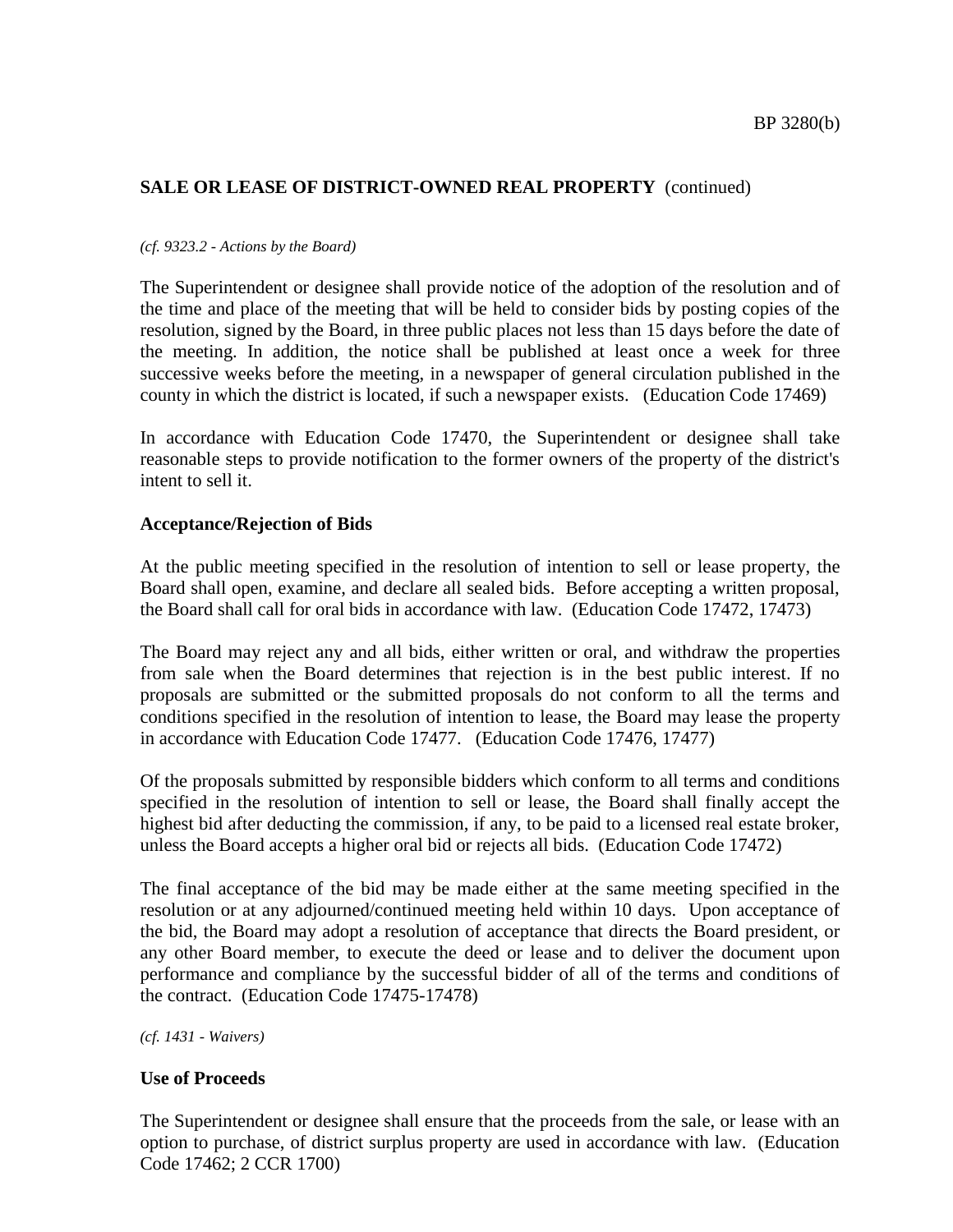*(cf. 3100 - Budget) (cf. 3460 - Financial Reports and Accountability)*

Pursuant to the authorization in Education Code 17463.7, the district may expend proceeds from the sale of surplus real property, along with the proceeds from any personal property located on that real property, for any one-time general fund purpose(s). Before the district exercises this authority: (Education Code 17463.7)

- 1. The Board shall submit documents to the SAB certifying that:
	- a. The district has no major deferred maintenance requirements not covered by existing capital outlay resources.
	- b. The sale of real property pursuant to Education Code 17463.7 does not violate the provisions of a local bond act.
- *(cf. 7214 - General Obligation Bonds)*
	- c. The real property is not suitable to meet projected school construction needs for the next 10 years.
- 2. The Superintendent or designee shall present to the Board, at a regularly scheduled meeting, a plan for expending these one-time resources. The plan shall identify the source and use of the funds and shall describe the reasons that the expenditure shall not result in ongoing fiscal obligations for the district.

*Legal Reference: (see next page)*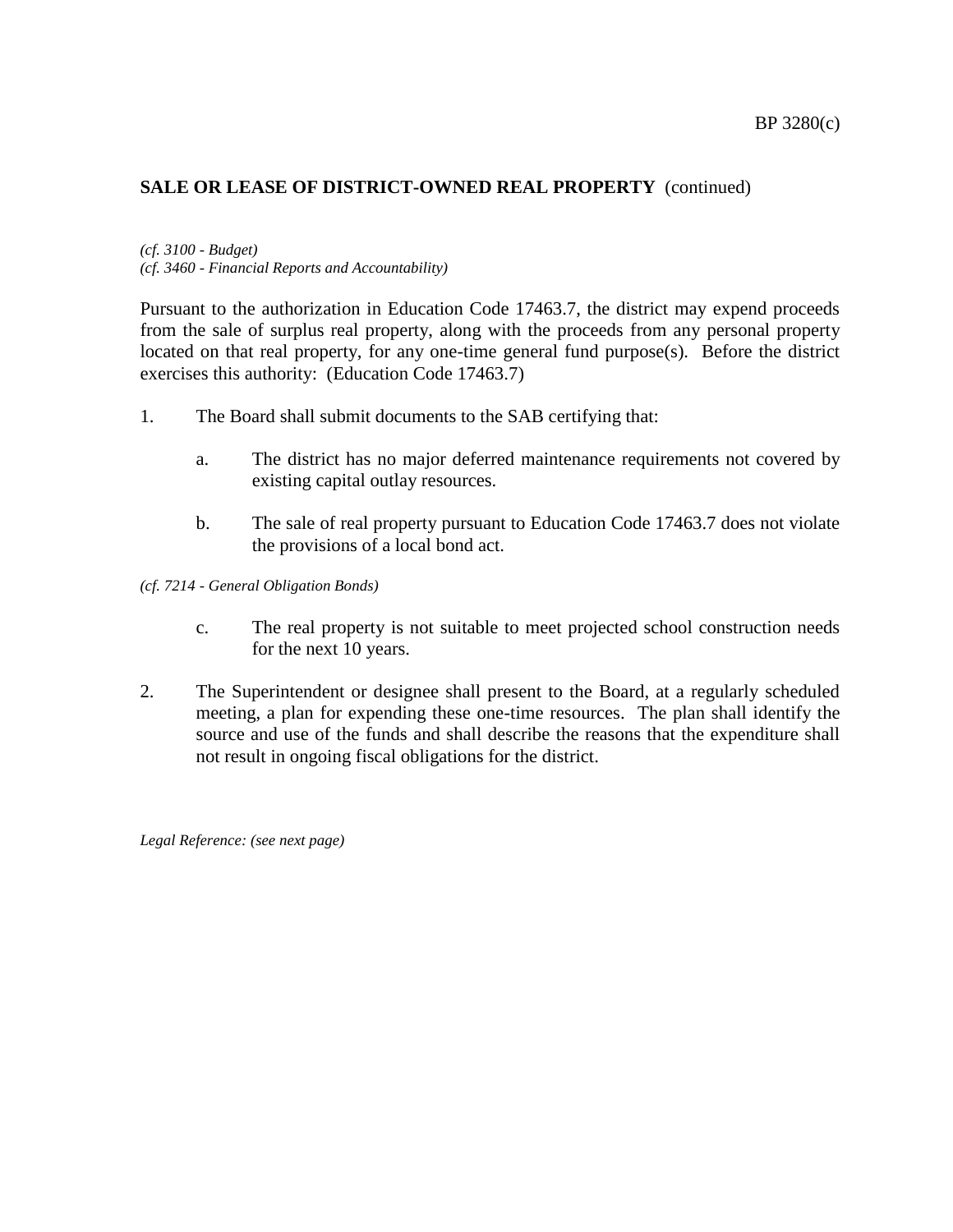*Legal Reference:*

*EDUCATION CODE 17219-17224 Acquisition of property not utilized as school site; nonuse payments; exemptions 17230-17234 Surplus property 17385 Conveyances to and from school districts 17387-17391 Advisory committees for use of excess school facilities 17400-17429 Leasing property 17430-17447 Leasing facilities 17453 Lease of surplus district property 17455-17484 Sale or lease of real property, especially: 17457.5 Offer to charter school 17462.3 State Allocation Board program to reclaim funds 17463.7 Proceeds for general fund purposes 17485-17500 Surplus school playground (Naylor Act) 17515-17526 Joint occupancy 17527-17535 Joint use of district facilities 33050 Request for waiver 38130-38139 Civic Center Act GOVERNMENT CODE 54220-54232 Surplus land, especially: 54222 Offer to sell or lease property 54950-54963 Brown Act, especially: 54952 Legislative body, definition PUBLIC RESOURCES CODE 21000-21177 California Environmental Quality Act CODE OF REGULATIONS, TITLE 2 1700 Definitions related to surplus property COURT DECISIONS San Lorenzo Valley Community Advocates for Responsible Education v. San Lorenzo Valley Unified School District, (2006) 139 Cal.App. 4th 1356*

*Management Resources:*

*CALIFORNIA DEPARTMENT OF EDUCATION PUBLICATIONS Closing a School Best Practices Guide OFFICE OF PUBLIC SCHOOL CONSTRUCTION PUBLICATIONS Unused Site Program Handbook, May 2008 WEB SITES CSBA: http://www.csba.org California Department of Education, School Facilities Planning Division: http://www.cde.ca.gov/ls/fa Coalition for Adequate School Housing: http://www.cashnet.org Office of Public School Construction: http://www.dgs.ca.gov/opsc*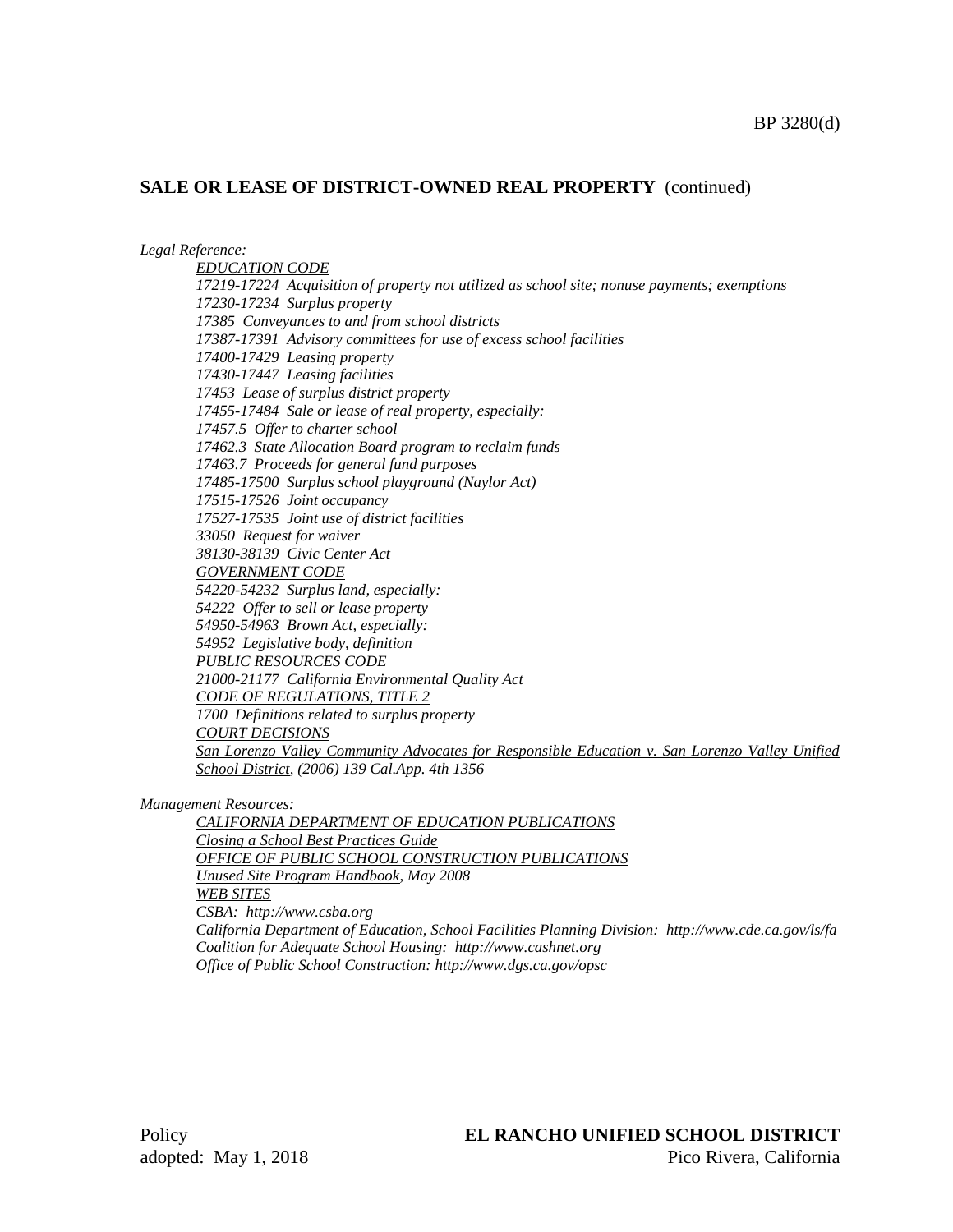#### **Business and Noninstructional Operations AR 3280(a)**

### **SALE OR LEASE OF DISTRICT-OWNED REAL PROPERTY**

### **District Advisory Committee**

The district advisory committee on use or disposition of surplus school buildings or space shall consist of 7-11 members representative of each of the following: (Education Code 17389)

- 1. The district's ethnic, age group, and socioeconomic composition
- 2. The business community, such as store owners, managers, or supervisors
- 3. Landowners or renters, with preference to representatives of neighborhood associations
- 4. Teachers
- 5. Administrators
- 6. Parents/guardians of students
- 7. Persons with expertise in environmental impact, legal contracts, building codes, and land use planning, including, but not limited to, knowledge of the zoning and other land use restrictions of the cities and counties in which the surplus property is located

This committee shall: (Education Code 17390)

- 1. Review projected school enrollment and other data to determine the amount of surplus space and real property
- 2. Establish and circulate throughout the attendance area a priority list for use of surplus space and real property that will be acceptable to the community
- 3. Hold hearings, with community input, on acceptable uses of space and real property, including the sale or lease of surplus real property for child care development purposes
- 4. Make a final determination of limits of tolerance of use of space and real property
- 5. Send the Governing Board a report recommending uses of surplus space and real property